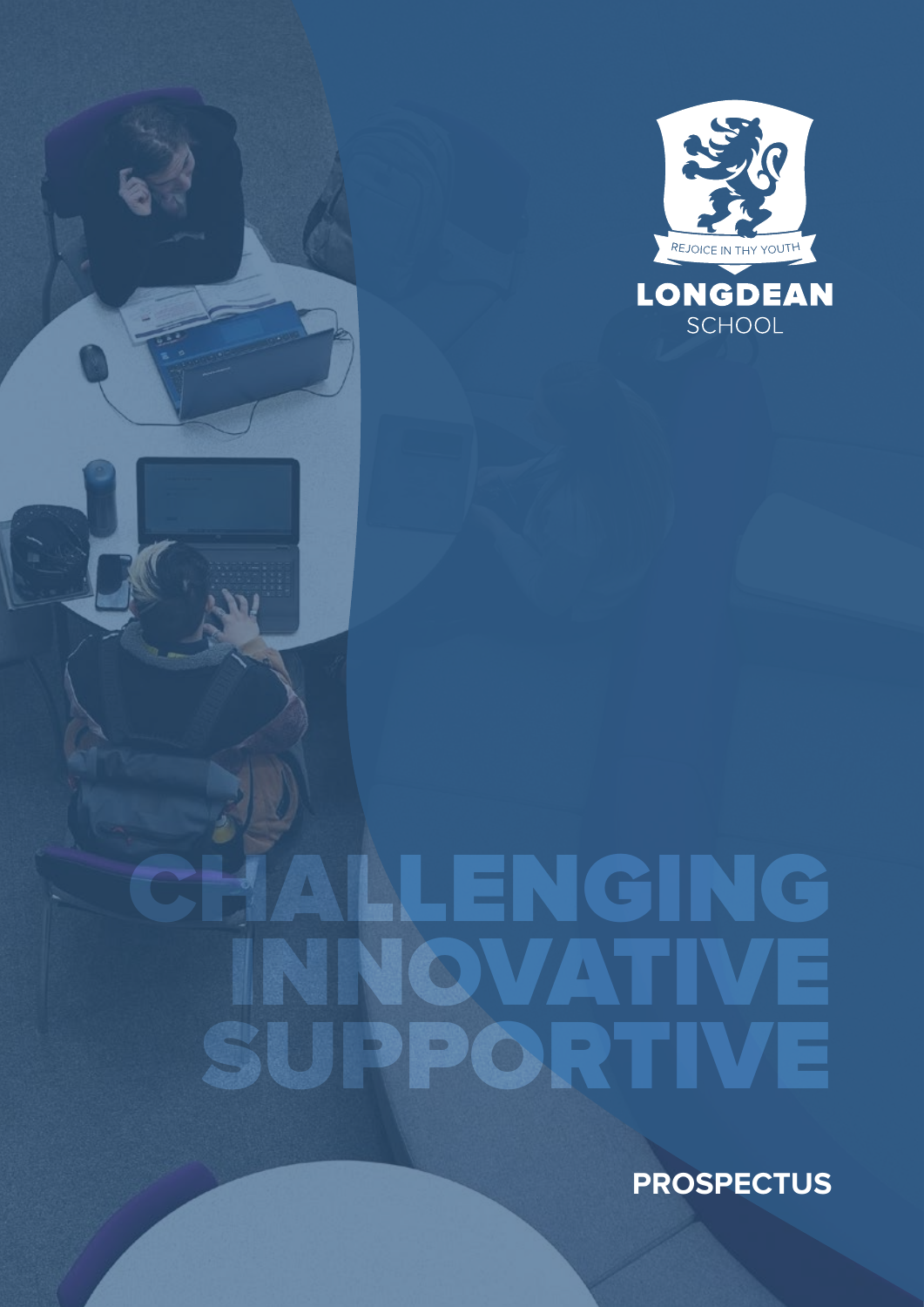# 66

### Challenging:

We encourage and expect all our students to be the very best that they can be.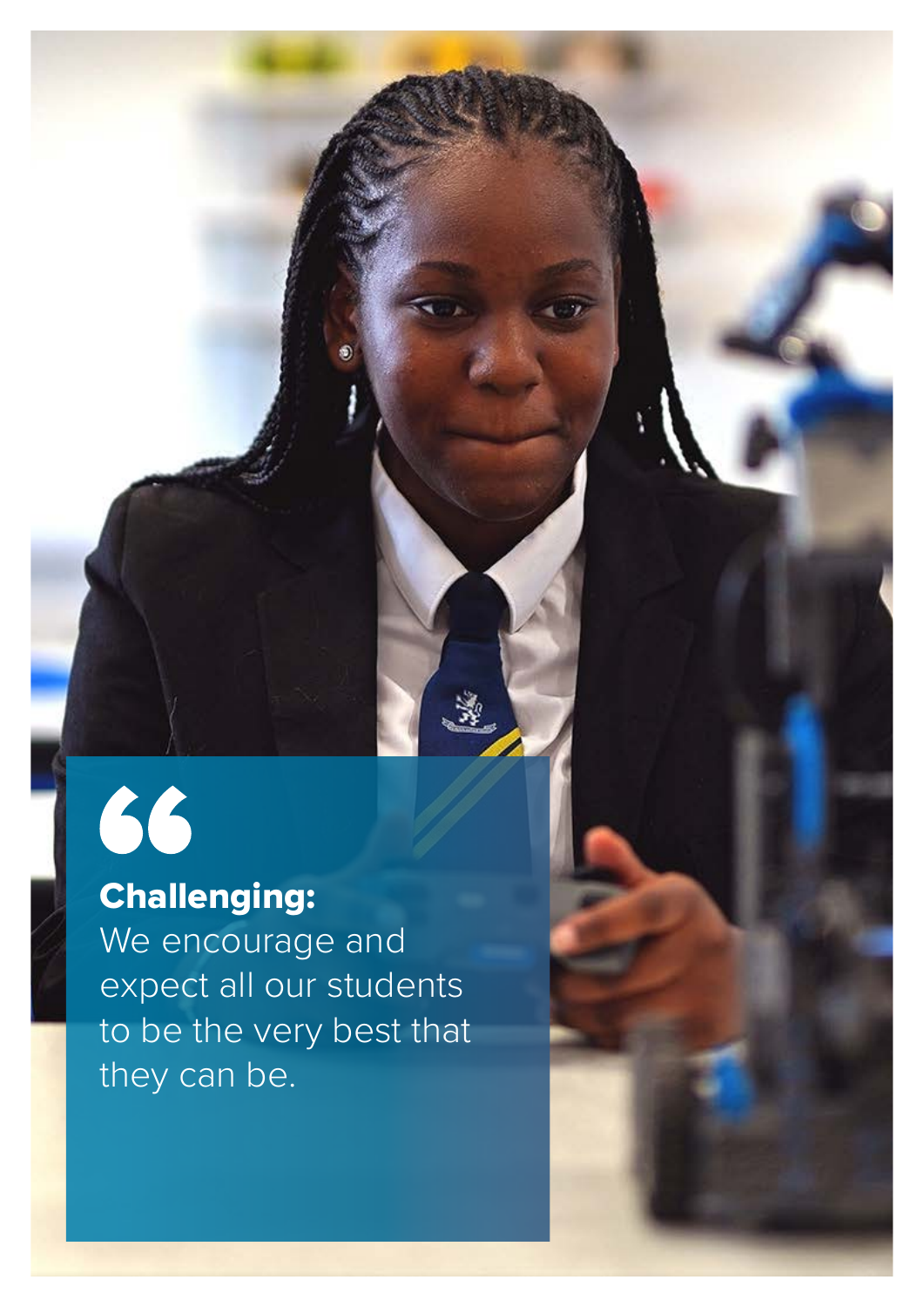## A WELCOME FROM THE HEADTEACHER

At Longdean School, we are dedicated to delivering an excellent education – one that gives all our students the tools to develop into confident citizens who can contribute to the world.

A mixed-sex, multi-denominational school based in Hemel Hempstead, Longdean caters for more than 1,400 pupils aged 11 to 18. We provide them with a friendly, supportive learning environment and a high standard of teaching that enables them to excel and gain the qualifications and skills they need to do well in life. The school is regularly oversubscribed and a popular choice within the local community.

The school's values are reflected in our school motto – Rejoice in Thy Youth. We celebrate childhood and make sure that, along with gaining an education, students enjoy unique opportunities including enrichment activities and educational trips at home and abroad, which help them to become well-rounded individuals and build positive relationships with staff.

Our school building and facilities are bright, spacious, modern and kitted out with the latest equipment and IT.

We have high expectations of our students, and our personalised curriculum is challenging, flexible and innovative – offering both academic subjects and vocational courses that meet the needs of students and employers. Our high expectations are regularly met – as our successful exam results consistently show.

Our popular Sixth Form has more than 180 students, who benefit from their own fantastic two-floor centre, a personalised curriculum, and the excellent pastoral support that all young people at Longdean receive. Advisers and experienced sixthform tutors are also on hand to offer advice on apprenticeships, work and further study pathways so students can take control of their future and progress confidently into work, training or higher education. For more details, download our special sixth-form prospectus at **www.longdeanschool.co.uk**.

If you would like to find out more about our school, come along to one of our open events where you can talk to students and teachers, or visit our website which offers more details on life at Longdean.

We can't wait to welcome you to our school.

#### **Mr Graham Cunningham**

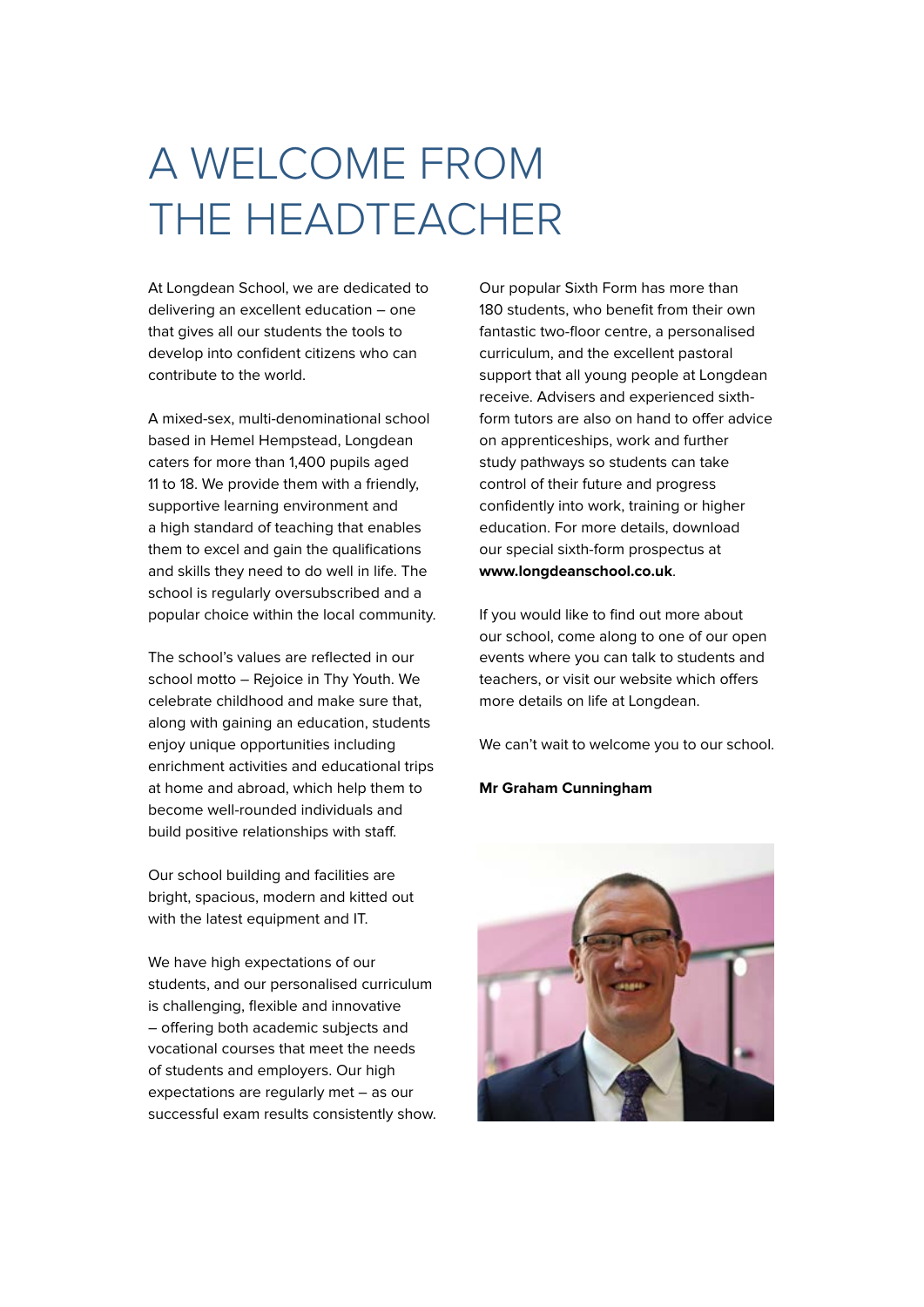## CURRICULUM AND LEARNING

At Longdean School, we have high aspirations and expectations for our students both academically and personally. We believe that all our students are entitled to an education that will enable them to develop their full potential. We recognise that each has individual needs, and so we put personalised learning at the heart of our teaching and lessons. We encourage our students to develop a love of learning that will hopefully be lifelong, and we value honesty, respect and a strong work ethic.

To deliver our curriculum, our highly motivated teachers work closely together as part of a diverse, supportive team, sharing best practice, to give our students the best education possible. We also offer cutting-edge learning facilities and equipment; we operate a laptop leasing scheme for students across the whole school.

Our flexible, innovative curriculum and high-quality teaching are well-placed to provide students with the skills they need in the world beyond school. Our four school houses – Franklin, DaVinci, Gates and Pascal – also encourage healthy academic and sporting competition between students, as well as fostering a sense of belonging.

**Key Stage 3** students are encouraged to follow a timetable that makes the most of their interests and talents. After the first term, we invite pupils we think will benefit to join one of two specialist streams – Science, Technology, Engineering and Maths (STEM) or Performance Arts, which includes dance and drama. Both streams study the same broad curriculum, but students spend more time focusing on their stream subjects.

**Key Stage 4** students are offered a choice of one- and three-year courses, enabling them to develop a wider portfolio of qualifications than traditional routes and giving them a competitive edge when they leave school. They follow a core curriculum of English, Maths, Science, Personal, Social and Health Education (PSHE), Ethics, and Physical Education, with some having the option to study a modern language – French or Spanish. They can then choose one three-year option from Computer Science, Geography, History or Triple Science, as well as four or five one-year options which include subjects ranging from Art to Engineering and Travel & Tourism. Students can choose from a wide range of qualifications – from exam-based GCSEs, to BTECs and CNATs, which are more coursework based but equivalent to GCSEs. Students who fall behind in English and/or Maths in Years 10 or 11 can follow a catch-up programme instead of doing one of their one-year options.

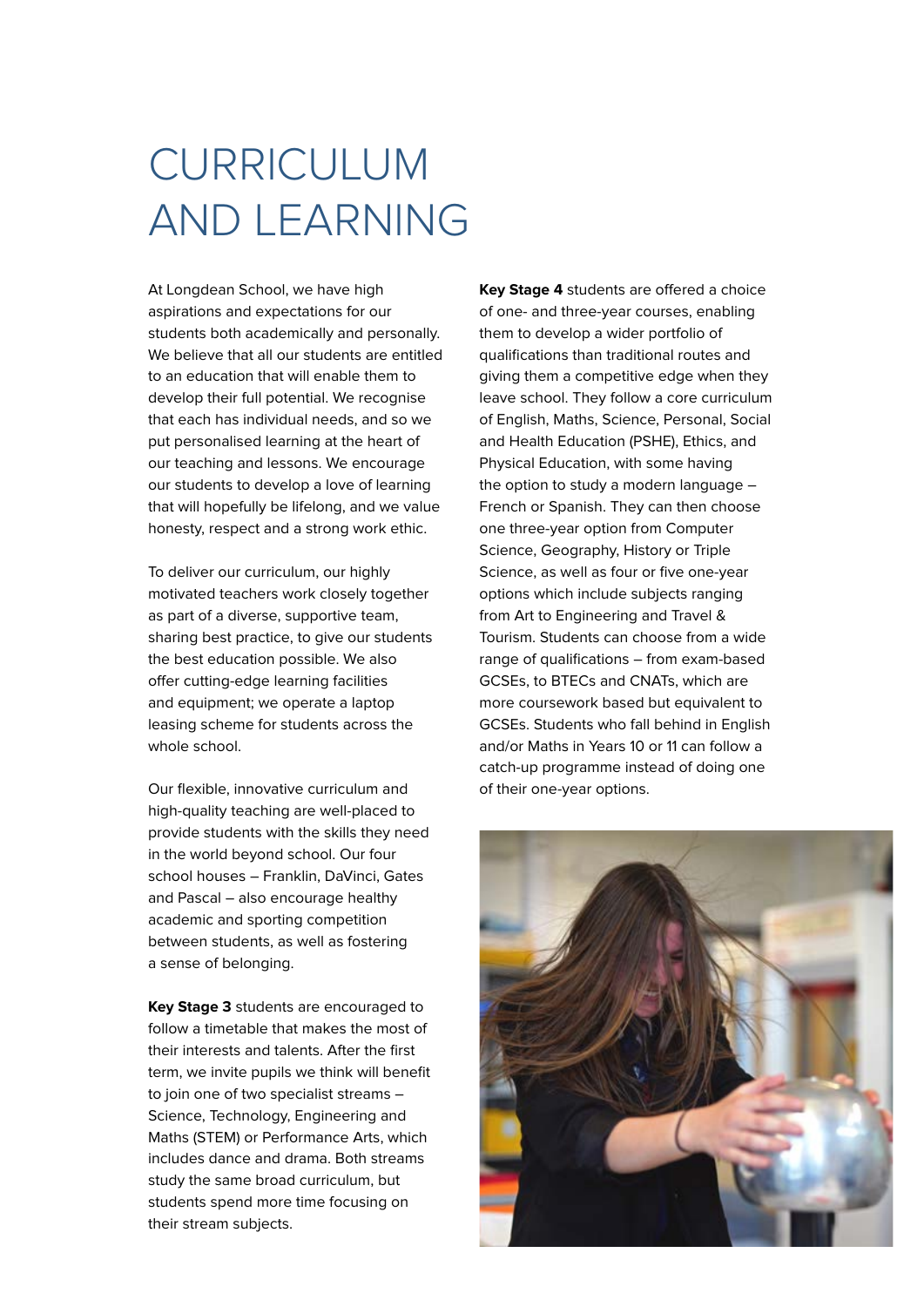

**Key Stage 5 or sixth-form** course options are reviewed every year to reflect students' interests and employers' needs. Students can choose from a broad range of academic and vocational courses, with the opportunity to study both. A level subjects include Modern Foreign Languages, Sciences, Humanities, Art and Design and Product Design, while vocational courses span everything from Business Studies to Forensic and Criminal Investigation, Health and Social Care to Sport. Our lessonfree Flexible Fridays enable students to balance study and paid work, to study independently or to take part in extracurricular activities.

**High-performance students** are supported through differentiated lessons and inspiring enrichment activities, while **students with special educational needs and disabilities** (SEND) follow a curriculum and study subjects they are interested and can succeed in. Their progress is monitored and the support they receive is adapted to meet their learning needs.

#### **We get results**

Since September 2010, Longdean School has retained a 'good' Ofsted report. Two-thirds of our students achieve Grade 4 or above in GCSE English and Maths, while almost two-thirds achieve grades A\* to B at A level. The school has one of the best 'value-added' scores locally, with all students going onto higher education (often to Cambridge or Russell Group universities) or finding employment after their time with us.

Alongside our broad curriculum offer, at Longdean we also provide excellent careers guidance, work experience and mock-interview opportunities, so students can leave school with the skills and knowledge they need to take their next step into work, study or training.

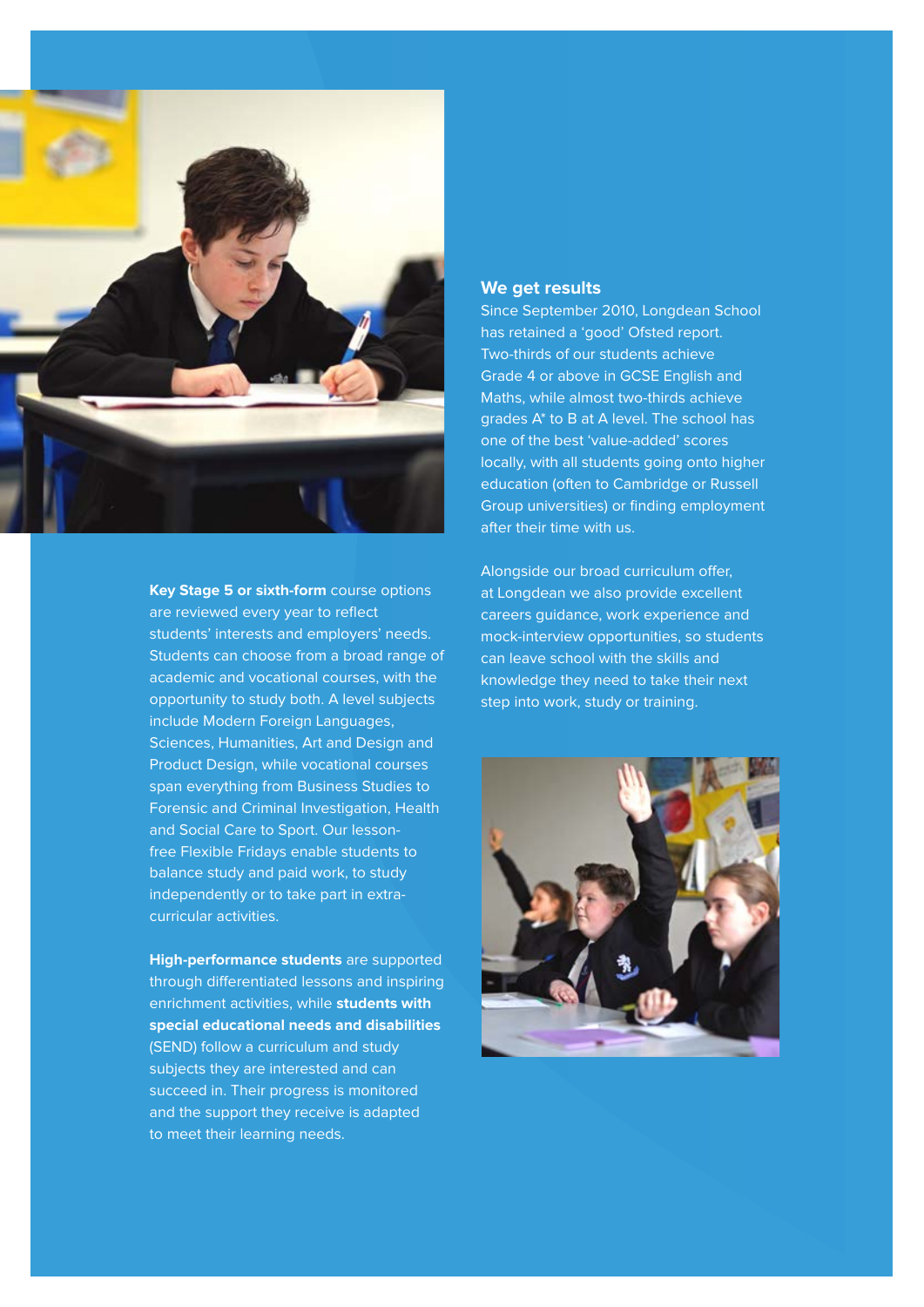### STUDENT SUPPORT

Longdean School is renowned for its excellent, supportive pastoral care and its commitment to getting to know and getting the best out of each student. We empower our students so that they can become confident, responsible citizens.

Our older students support our younger pupils to deal with their transition from primary to secondary school. In addition, our experienced team of staff, including pastoral care managers and form tutors, oversee students' care and welfare.

In our Sixth Form, we provide each student with personalised support, ranging from practical advice on creating compelling applications for university, employment or traineeships, to advice on emotional, social or other issues they may be experiencing.



Weekly tutor group sessions give students the chance to meet others outside their subject areas, to discuss their progress with their tutor and seek support if they need to. While we foster students' independence and help them prepare for young adulthood, we also recognise the important role families play in their lives. Tutors are the link between our Sixth Form and home, and will normally be the first point of contact for parents.

Longdean aims to be an inclusive school community and we provide practical support to achieve this. Our bursary scheme for students from lower-income families, who are committed to studying at Longdean Sixth Form, helps meet the cost of, for example, school trips, books, clothing, university visits and transport to and from school. We encourage any families who may be eligible for our bursary to apply. We also operate a laptop leasing scheme for students across the whole school.

While the school's house system encourages academic and sporting competition among our students, it also fosters a sense of belonging and camaraderie within Longdean.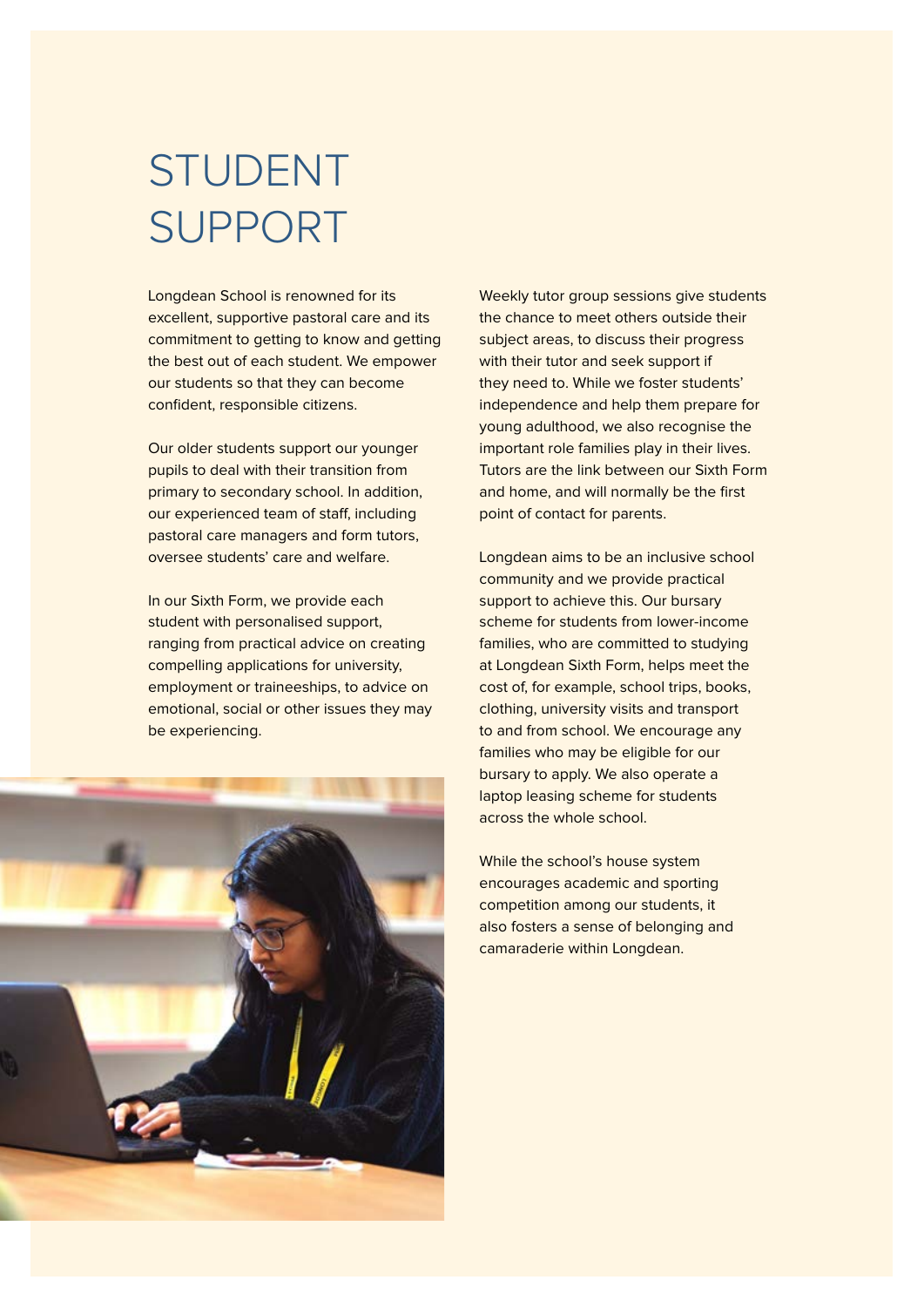



66

### Supportive:

A school environment that empowers students to become confident, responsible and contributing citizens.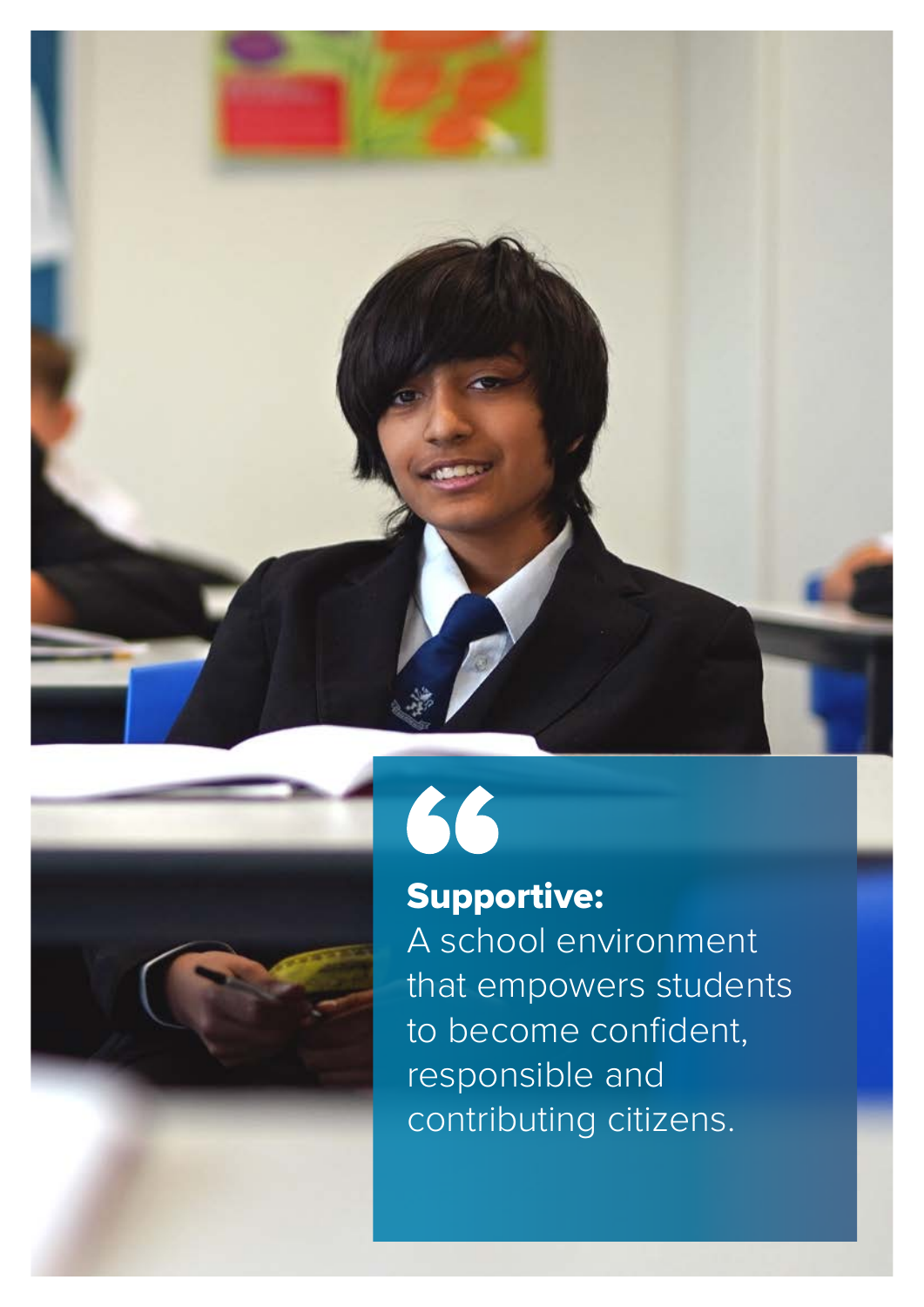## ENRICHMENT AND FACILITIES

While Longdean School focuses on providing a high-quality education and excellent pastoral care, we also pride ourselves on the wide range of enrichment opportunities we offer our students.

#### **Beyond the classroom**

On top of gaining an educational advantage, through our enrichment activities students can also develop the social skills and adaptability they need to succeed, enabling them to embrace the new challenges that life throws at them. Our supportive environment means everything we do in the classroom and beyond is designed to make our students feel safe and happy at school and to promote positive student-teacher relationships.

Longdean School offers a variety of groups, clubs and activities to spark new passions and talents, and promote healthy competition. These include everything from chess and cookery clubs to community volunteering, public speaking and sports. Students are also encouraged to play their part in shaping school life through our Sixth Form Student Leadership Team, who advocate for students and work closely with staff to make improvements.

We also enrich students' learning and life experiences by organising educational visits to local sites of interest, such as St Albans, and trips abroad to countries including Iceland. Participants involved in award and world-challenge schemes, such as the Duke of Edinburgh, have been able to explore new places, try new things and make new friends. We are proud to count Olympic and Paralympic champions among our former students.



#### **Our school facilities**

Having undergone a major rebuild in 2012, Longdean's purpose-built buildings are bright, contemporary and spacious. They are set on an attractive greenfield campus with state-of-the-art facilities and access for disabled students. Our facilities include:

- a fully equipped gym
- a sports centre, including indoor and outdoor courts, grass and artificial pitches
- a dance studio
- a theatre and drama studios
- a music recording studio
- a library
- well-equipped spacious science labs
- fully kitted-out food tech rooms
- cutting-edge IT and design and technology suites
- a designated two-floor, sixth-form area, offering quiet study zones and communal exercising and socialising spaces
- a wildlife pond area.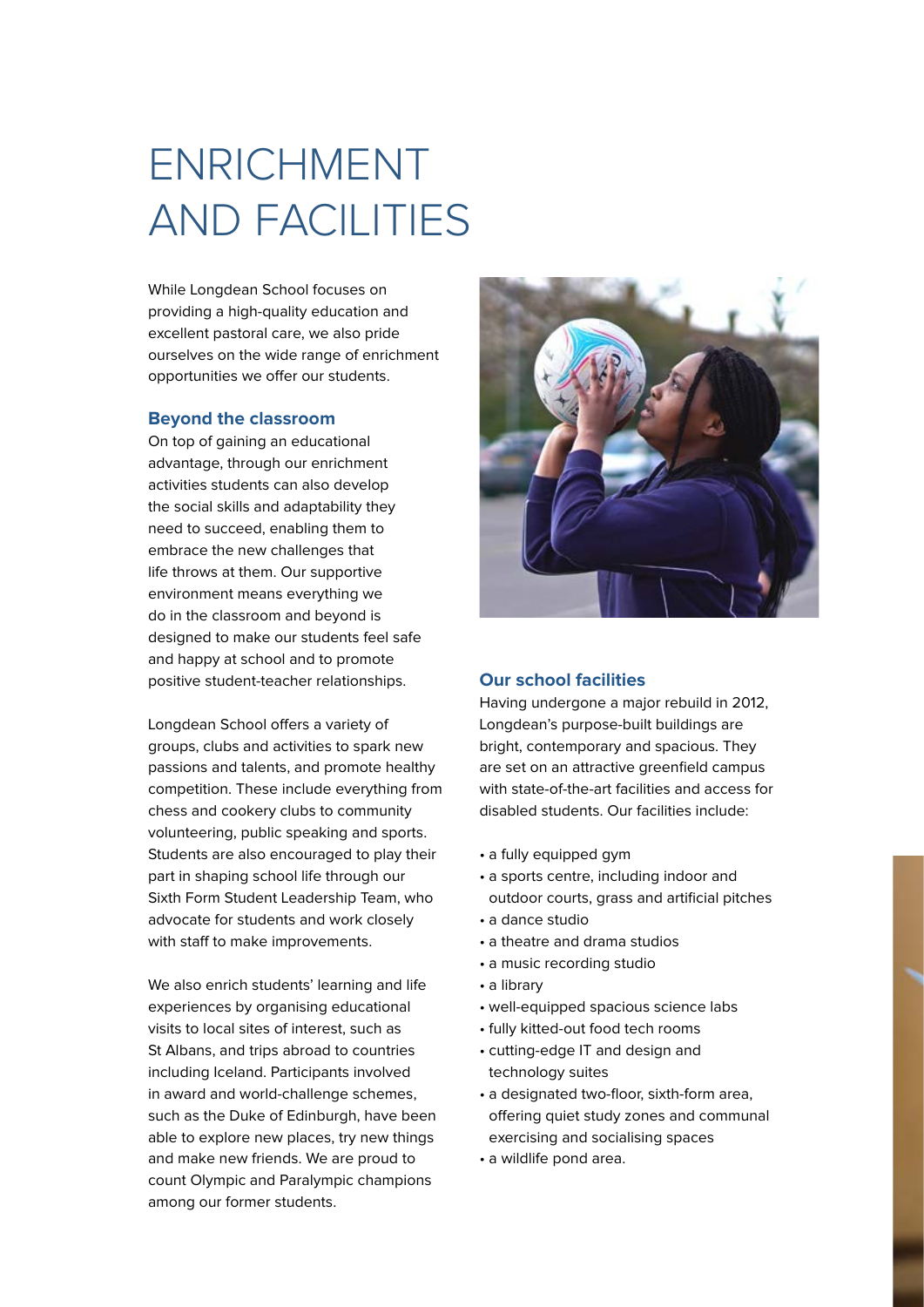## COMMUNITY MINDED

At Longdean, we believe it's important to forge relationships with local communities and with those around the world. This enables us to promote and reinforce our values of social responsibility and caring for others.

#### **Local links**

We share our school and sports facilities with local people, and our students take part in local sporting and academic competitions. Every year, we organise fundraising activities, where students and staff get together to raise money for local charities.

Through our alumni network, we work with former students, who share their experiences and skills learned since leaving school, to help us motivate, inspire and boost the confidence of current students so they can make informed choices about their futures.





Our students also have unique access to other schools, businesses, charities, higher education institutions and employers through our involvement with the East Dacorum Cooperative Learning Trust. This collaboration means they are able to take advantage of special educational and work opportunities.

#### **Reaching out globally**

Through our international schools work, students have been involved in an array of important projects in different countries, including the creation of an ICT suite for a junior high school in Bedomase in Ghana, as well as a secondary school for the village.

#### **Partnership with parents**

Parents' views are canvassed regularly, and staff are accessible via email, phone and meetings, which means we are able to foster a genuine and positive partnership with the parents and carers of our students.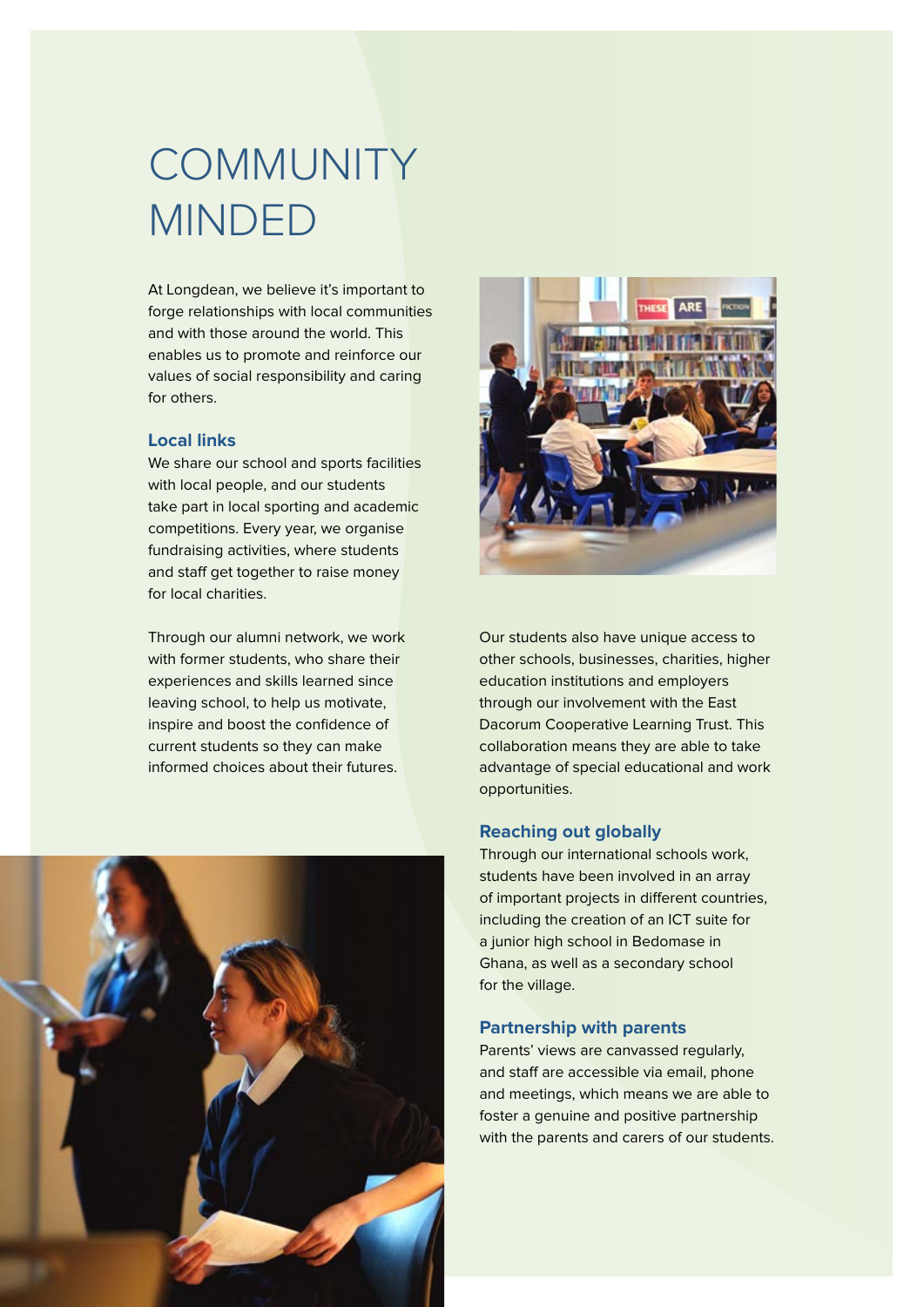### WHY JOIN US AND HOW TO APPLY

Thanks for reading our prospectus. We hope you agree with us that our outstanding school has so much to offer. Here's just a few reasons why you should consider joining us:

- Our **results** speak for themselves:
- since September 2010, Longdean has retained a 'good' Ofsted report
- two-thirds of our students achieve Grade 4 or above in GCSE English and Maths
- around two-thirds of our students achieve grades A\* to B at A level
- all our students go onto higher education or find employment after their time with us.
- Our **wide-ranging curriculum** offers students both academic and vocational subjects, giving students a wider range of subjects and skills and a competitive edge.
- Our second-to-none **pastoral care** helps student grow as individuals and make the most of their time with us.
- Our **high expectations** we value honesty, respect and a strong work ethic.
- Our **motivated** teaching and support staff provide students with a high-quality education and personal support.
- Our state-of-the art **facilities**, both teaching and sporting, are modern, spacious and well equipped.
- Our **extra-curricular** activities help to nurture new talents, broaden experiences and promote positive relationships between staff and students.

#### **How to apply for a place**

Students can join us at Longdean School in Year 7 from primary school, when moving in-year from another secondary school, or as members of our Sixth Form.

**To apply for a place in Year 7, follow the Hertfordshire County Council applications process by visiting www.hertfordshire.gov.uk/home.aspx.**

**For in-year and sixth-form places, visit www.longdeanschool.co.uk and go to the Admissions page in About Us to complete our in-year and Sixth Form application forms.** 

For more information on the school, our curriculum and life at Longdean, or if you would like to visit us, please head to www.longdeanschool.co.uk, email us at admin@longdean.herts.sch.uk or call 01442 217277.

**We look forward to welcoming you to our school.**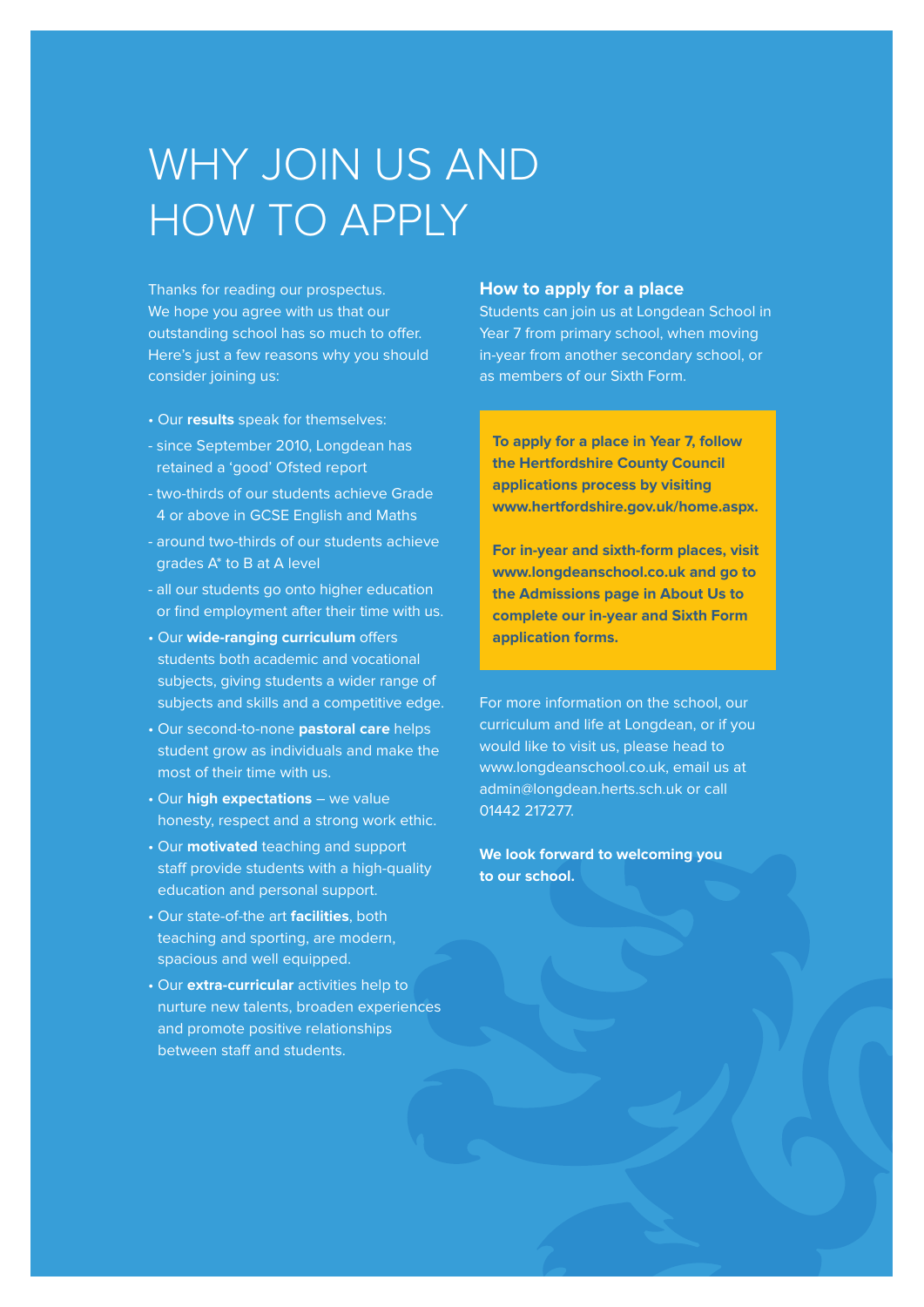# 66

### Innovative:

A forward-thinking curriculum that engages students and meets the demands of the modern world of work.